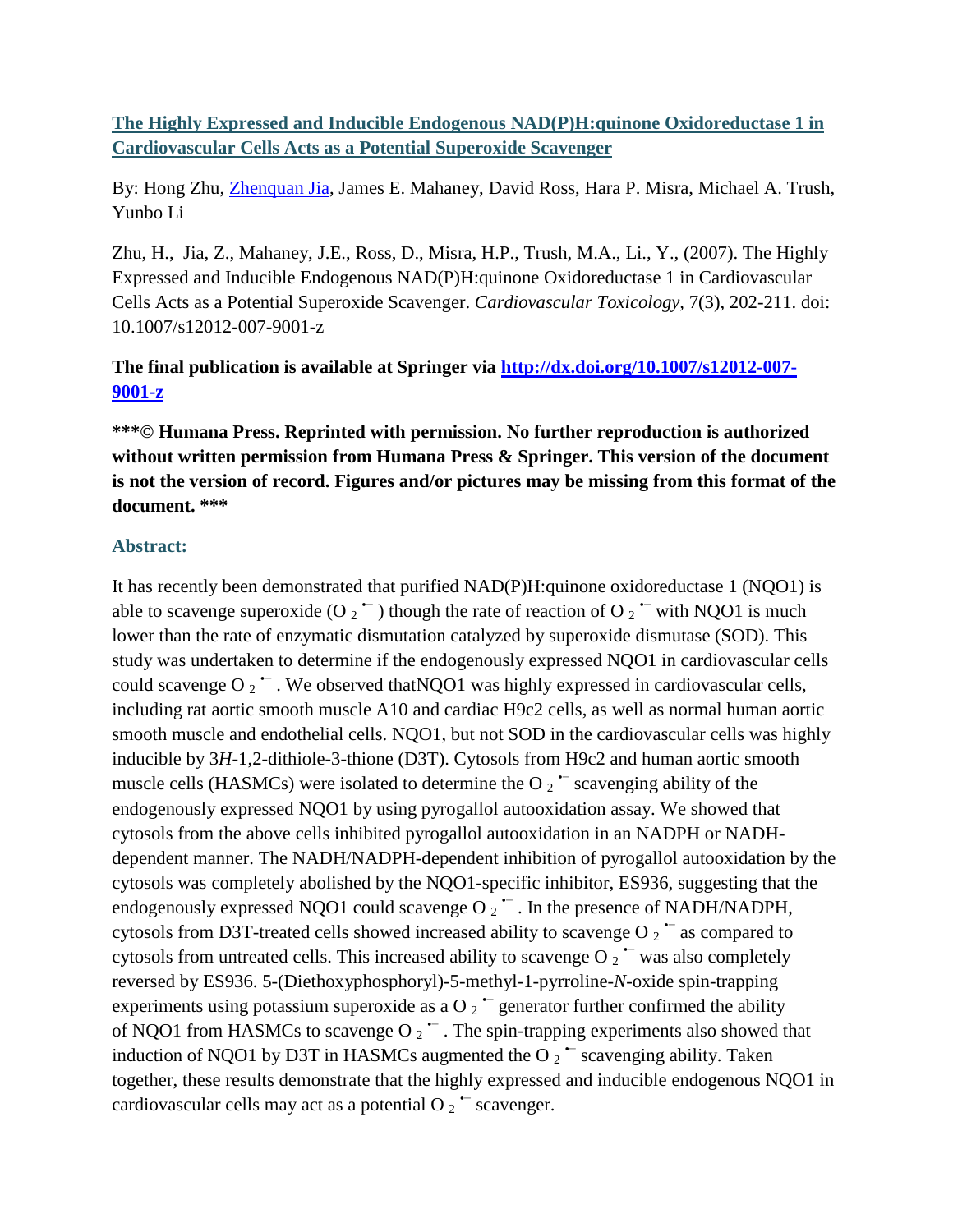#### **Abbreviations**

*D3T*: 3*H*-1,2-Dithiole-3-thione *DCIP*: 2,6-Dichloroindophenol *DEPMPO*: 5-(Diethoxyphosphoryl)-5-methyl-1-pyrroline-*N*-oxide *EPR*: Electron paramagnetic resonance *FBS*: Fetal bovine serum *HASMCs*: Human aortic smooth muscle cells *KO2*: Potassium superoxide *NQO1*: NAD(P)H:quinone oxidoreductase 1 *O*  $\overline{2}$  <sup>→</sup>: Superoxide *PBS*: Phosphate-buffered saline *ROS*: Reactive oxygen species *RT-PCR*: Reverse transcriptase-polymerase chain reaction *SOD*: Superoxide dismutase

**Keywords:** NAD(P)H:quinone oxidoreductase 1 | Cardiovascular cells | 3*H*-1,2-dithiole-3-thione | Superoxide Spin-trapping

### **Article:**

### **Introduction**

NAD(P)H:quinone oxidoreductase 1 (NQO1), also referred to as DT-diaphorase, is a flavoprotein that catalyzes the two-electron reduction of quinones and quinoid compounds to hydroquinones, using either NADH or NADPH as the electron donor [*1*]. The two-electron reduction of redox-active quinones by NQO1 to hydroquinones also bypasses the formation of semiquinone radicals via one-electron reduction, and thus limiting the formation of reactive oxygen species (ROS) [*1*]. NQO1 may also play an antioxidative role via reduction of cellular quinone compounds, such as vitamin E quinone and ubiquinone to the hydroquinone forms that possess excellent antioxidative properties [*2*, *3*]. The notion that NQO1 may act as an antioxidative protein is further strengthened by the observations that cellular NQO1 is highly inducible by authentic ROS or under conditions that are known to form ROS, such as radiation and redox cycling compounds [*4*–*6*]. In addition to the above antioxidative properties, NQO1 has been shown to play an important part in regulating the stability of p53 protein via direct protein– protein interaction [*7*, *8*]. p53 protein is a redox-responsive transcription factor that upregulates a number of proteins involved in protection against oxidative stress, including glutathione peroxidase as well as proteins with homology to quinone oxidoreductase/NQO1 [*9*–*11*].

The above findings suggest that NQO1 may play a broader role in protecting cells against oxidative insults. In this context, Siegel et al. have recently reported that purified human recombinant NQO1 is able to scavenge superoxide (O  $_2$   $\sim$  ) using NADH or NADPH as the electron donor [*12*]. It has further been demonstrated that cytosols derived from NQO1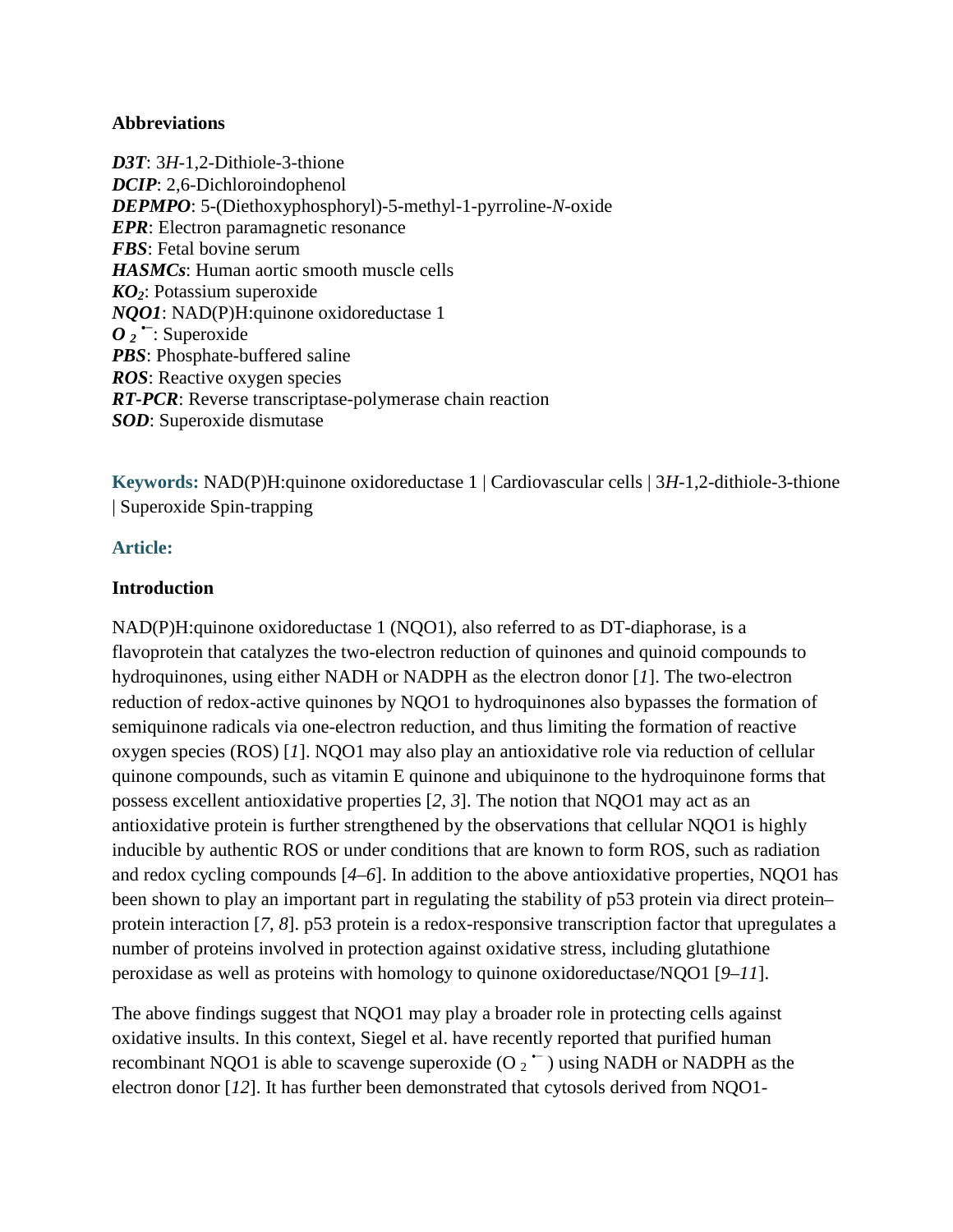transfected cells are able to scavenge O  $_2$   $\sim$  in an NQO1-dependent manner [*12*]. However, the rate of reaction of O  $_2$   $\sim$  with NQO1 is in the order of 4 orders of magnitude less than the rate of enzymatic dismutation catalyzed by superoxide dismutase (SOD) [*12*]. This observation implies that in the presence of SOD, the significance of endogenous NQO1 in scavenging O  $_2$   $\sim$  would be determined by its levels/activities in the cells. Although NQO1 is a ubiquitously expressed protein found in various mammalian tissues and cells, its levels of expression vary among different tissues/cells [*1*,*13*, *14*]. In this regard, we previously observed that NOQ1 was highly expressed in cardiovascular tissues, including mouse myocardium [*15*] and human aortic tissue [*14*], as well as in the rat cardiac line, H9c2 cells [*16*]. In the present study, we further observed that NQO1 was highly expressed constitutively in rat aortic smooth muscle A10 cells, as well as in normal human aortic smooth muscle and endothelial cells, where expression of SOD was relatively low as compared to most other types of cells. The endogenous NQO1, but not SOD in the above cardiovascular cells was also highly inducible by 3*H*-1,2-dithiole-3-thione (D3T). Moreover, we demonstrated that the highly expressed and inducible endogenous NQO1 from cardiovascular cells was able to scavenge O  $_2$   $\sim$ , and might act as an important endogenous defense against O  $_2$   $\overline{\phantom{a}}$ .

### **Materials and Methods**

### Chemicals and Materials

D3T with a purity of 99.8% was generously provided by Dr. Mary Tanga at SRI International (Menlo Park, CA) and Dr. Linda Brady at National Institute of Mental Health (Bethesda, MD). RPMI 1640 medium, Dulbecco's modified Eagle's medium (DMEM), Ham's F12 medium, penicillin, streptomycin, fetal bovine serum (FBS), horse serum, and Dulbecco's phosphatebuffered saline (PBS) were from Gibco-Invitrogen (Carlsbad, CA). 5-Methoxy-1,2-dimethyl-3- [(4-nitrophenoxy)methyl]indole-4,7-dione (ES936), a potent and specific inhibitor of NQO1 was synthesized as described previously [*17*]. Anti-NQO1 and β-actin antibodies were from Santa Cruz Biotech (Santa Cruz, CA). 5-(Diethoxyphosphoryl)-5-methyl-1-pyrroline-*N*-oxide (DEPMPO) was from Calbiochem (San Diego, CA). Endothelial cell growth supplement (ECGS) was from Upstate (Charlottesville, VA). All other chemicals and agents were from Sigma Chemical (St. Louis, MO).

## Cell Culture and Cytosol Preparation

Rat aortic smooth muscle A10 and cardiac H9c2 cells (ATCC, Manasas, VA) were cultured in DMEM supplemented with 10% FBS, 100 U/ml penicillin, and 100 μg/ml streptomycin, as described before [*16*, *18*]. Normal human aortic smooth muscle cells (ATCC) were cultured in Ham's F12 medium supplemented with 10% FBS, 0.01 mg/ml insulin, 0.01 mg/ml transferin, 10 ng/ml sodium selenite, 0.03 mg/ml ECGS, 100 U/ml penicillin, and 100 μg/ml streptomycin, as described before [*19*]. Normal human aortic endothelial cells (ATCC) were cultured in Ham's F12 medium supplemented with 10% FBS, 0.1 mg/ml heparin, 0.03 mg/ml ECGS, 100 U/ml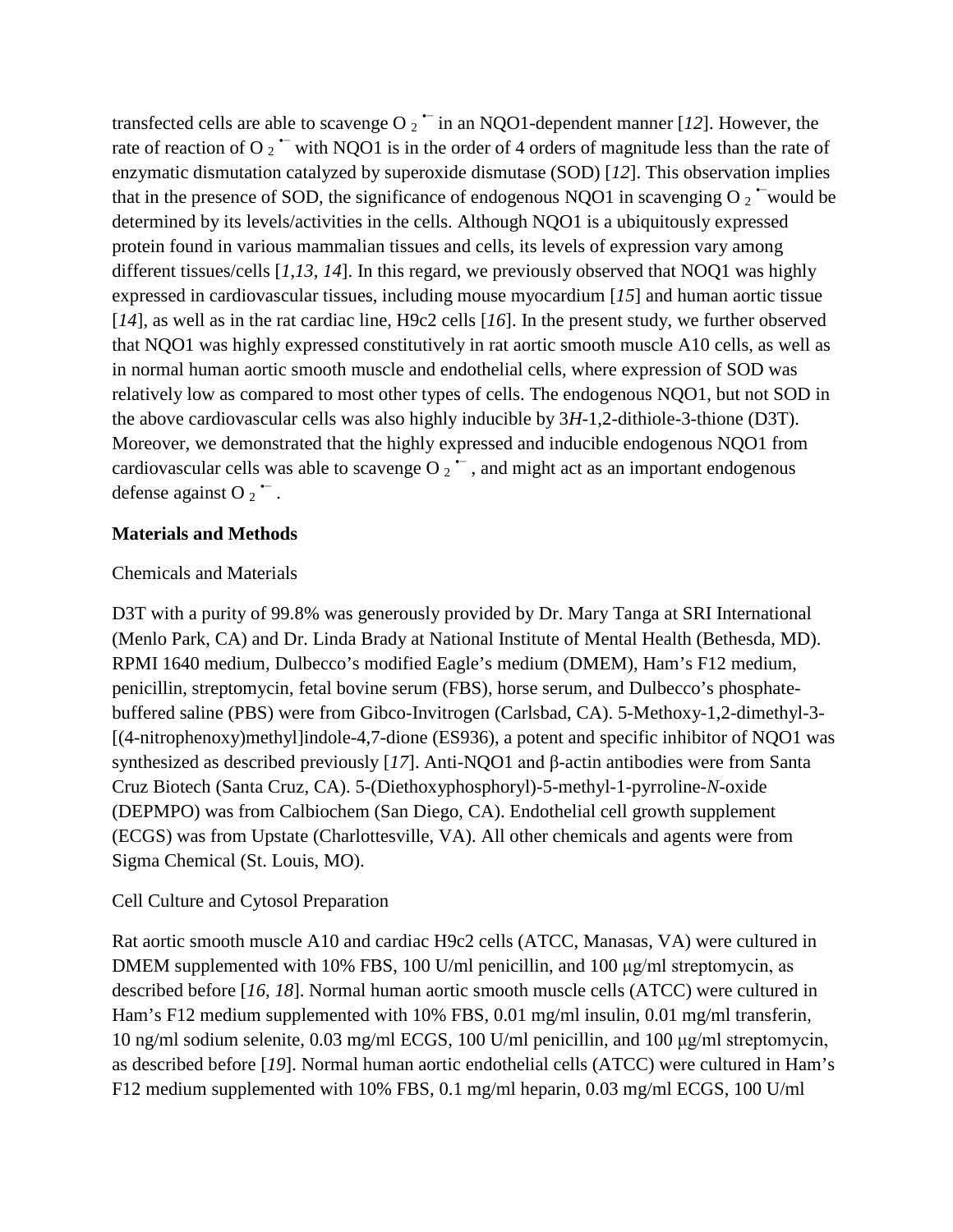penicillin, and 100 μg/ml streptomycin. Primary bone marrow stromal cells were isolated from ICR/Sv129 mice and cultured in RPMI 1640 medium supplemented with 7.5% FBS, 7.5% horse serum, 50 μM 2-mercaptoethanol, 0.1 mg/ml pyruvate, 100 U/ml penicillin, and 100 μg/ml streptomycin, as described before [*20*]. Peritoneal macrophages were isolated from ICR/Sv129 mice following intraperitoneal injection of 4% thioglycollate medium, and cultured in RPMI 1640 medium supplemented with 10% FBS, 100 U/ml penicillin, and 100 μg/ml streptomycin. Rat insulin-secreting RINm5F cells (ATCC) were cultured in RPMI 1640 medium supplemented with 10% FBS, 100 U/ml penicillin, and 100 μg/ml streptomycin, as described before [*21*]. Human neuronal SH-Sy5y and intestinal Caco-2 cells (ATCC) were cultured in DMEM supplemented with 10% FBS, 100 U/ml penicillin, and 100 μg/ml streptomycin. For cytosol preparation, cells were harvested and washed with PBS. The cell pellets were resuspended in 10 mM Tris–HCl buffer, pH 7.4, containing 250 mM sucrose, sonicated on ice for 5 s, and followed by centrifugation at 30,000 g for 15 min to remove insoluble matter, as described before [*12*]. The resulting supernatants were collected and the protein concentrations were measured with a Bio-Rad protein assay kit (Hercules, CA) using bovine serum albumin as the standard.

## Measurement of Cellular NQO1 Activity

Cellular NQO1 activity was determined using dichloroindophenol (DCIP) as the two-electron acceptor, as described before [*16*]. In brief, the reaction mix contained in 50 mM Tris–HCl, pH 7.5, 0.08% Triton X-100, 0.25 mM NADPH, 80 μM 2,6-dichloroindophenol (DCIP) in the presence or absence of 60 μM dicumarol. To an assay cuvette, 0.695 ml of reaction mix was added. The reaction was started by adding 5 μl of sample, and the two-electron reduction of DCIP was monitored at 600 nm, 25°C for 3 min. The dicumarol-inhibitableNQO1 activity was calculated using the extinction coefficient of 21.0 mM<sup>-1</sup> cm<sup>-1</sup>, and expressed as nmol of DCIP reduced per min per mg of cellular protein.

## Measurement of Cellular SOD Activity

SOD activity was determined by the method of Spitz and Oberley [*22*] with slight modifications. In brief, the reaction mix contained in 50 mM potassium phosphate buffer, pH 7.8, 1.33 mM diethylenetriaminepentaacetic acid (DTPA), 1.0 U/ml catalase, 70 μM nitroblue tetrazolium, 0.2 mM xanthine, 50 μM bathocuproinedisulfonic acid, and 0.13 mg/ml bovine serum albumin. About 0.8 ml of the reaction mix was added to each cuvette, followed by addition of 100 μl of sample. The cuvettes were pre-warmed at 37°C for 3 min. The reaction was then initiated by adding 100 μl of xanthine oxidase (0.1–0.2 U/ml). The formation of formazan blue was monitored at 560 nm, 37°C for 5 min. Sample SOD activity was calculated using a concurrently run SOD (Sigma) standard curve, and expressed as units per mg of cellular protein.

### Immunoblot Analysis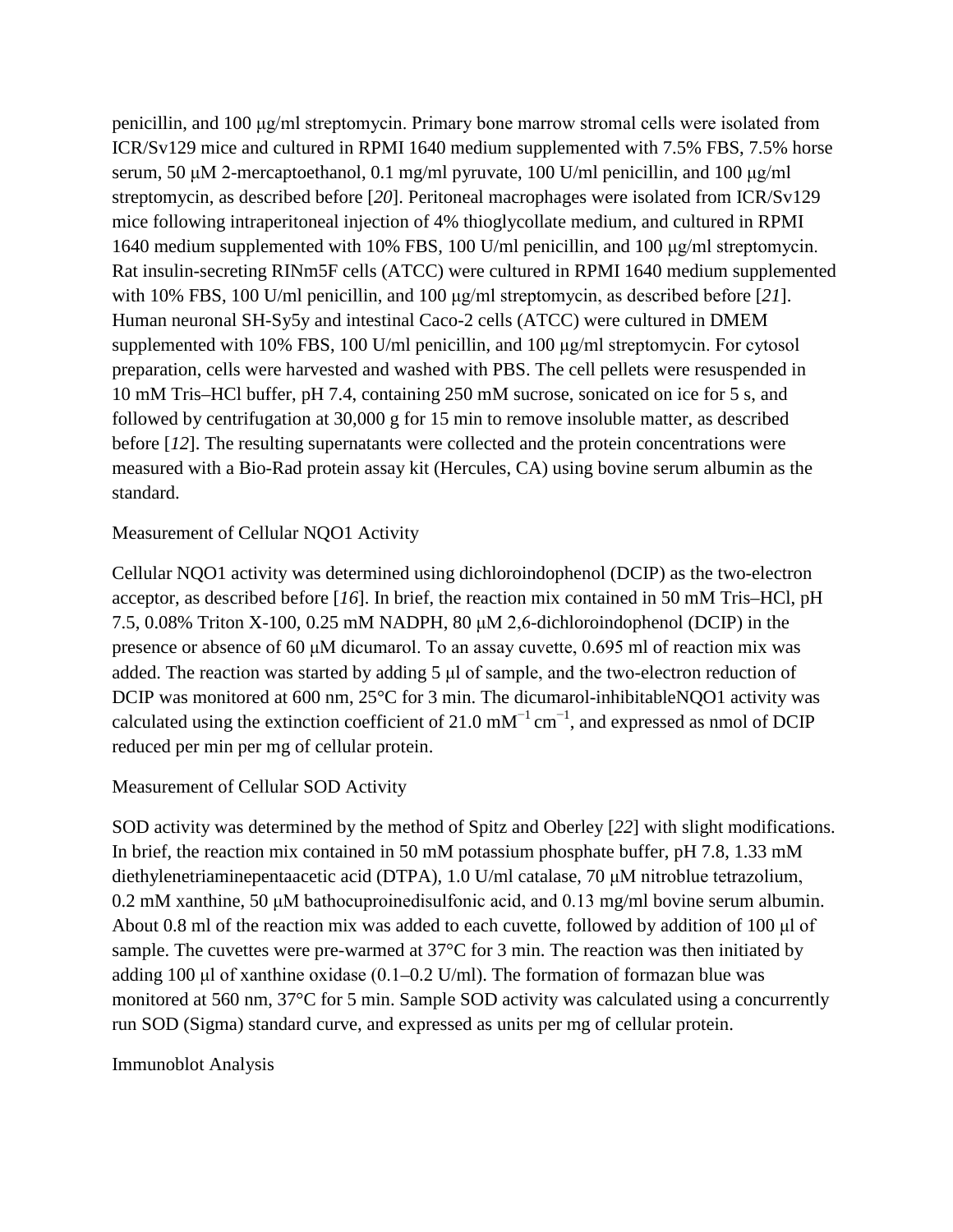Prior to electrophoresis, the samples were diluted with 4x sample loading buffer (62.5 mM Tris– HCl, pH 6.8, 10% glycerol, 2% SDS, 5% 2-mercaptoethanol, and 0.05% bromophenol blue) and heated at 95°C for 5 min. Equal amounts of protein from each sample were resolved by SDS-PAGE on 10% gels, transferred electrophoretically to a nitrocellulose membrane (Amersham, Piscataway, NJ). The membrane was blocked with 5% non-fat dried milk in TTBS buffer containing 20 mM Tris–HCl, pH 7.4, 150 mM NaCl, and 0.05% Tween-20 at room temperature for 1.5 h. The membrane was incubated with primary antibodies overnight at 4°C, followed by washing in TTBS buffer. The membrane was then incubated with horseradish peroxidase-labeled secondary antibodies (Santa Cruz Biotech) for 1.5 h, followed by washing in TTBS buffer. The membrane was visualized using an enhanced chemiluminescence system (Amersham) and blots were quantified by Gel-Pro Analyzer version 4.5 (MediaCybernetics, Silver Spring, MD).

#### Reverse Transcriptase-Polymerase Chain Reaction (RT-PCR) Analysis

Total RNA from cells was extracted using Trizol reagent (Invitrogen) following the manufacturer's instruction.cDNA synthesis and subsequent PCR reaction were performed using Superscript II One-Step system (Invitrogen) in a volume of 25 μl according to manufacturer's instruction. The cycling conditions for RT-PCR were the following: 50°C for 30 min (reverse transcription), 94°C for 2 min (pre-denaturation), followed by 25 cycles of PCR amplification process including denaturing at 94°C for 15 s, annealing at 57°C for 30 s, and extension at 72°C for 45 s, and by 1 cycle of final extension at 72°C for 10 min. PCR primers were synthesized by the DNA/RNA Synthesis Core Facility of The Johns Hopkins University (Baltimore, MD). PCR products were separated by 1% agarose gel electrophoresis. Gels were stained with 0.5 μg/ml solution of ethidium bromide for 30 min followed by another 30 min destaining in water. The gels were then analyzed under ultraviolet light using an Alpha Innotech Imaging system (San Leandro, CA). Various amounts of total RNA were used to demonstrate a linear amplification of the specific mRNA. The quantitative capacity of RT-PCR in detecting mRNA levels has previously been characterized by our laboratory and others [*21*, *23*].

#### Pyrogallol Autooxidation Assay

Inhibition of pyrogallol autooxidation was performed according to the procedures described before [*12*]. Briefly, the reaction mix contained in 50 mM Tris–HCl, pH 8.0, 2 mM EDTA, 0.2 mM NADH or NADPH, cytosol (25 μg protein) in the presence or absence of 2.5 μM ES936. The reaction was started by adding pyrogallol (prepared freshly in ice-cold de-ionized water) to give a final concentration of 0.2 mM. The autooxidation of pyrogallol was monitored at 420 nm, 27°C for 5 min.

Electron Paramagnetic Resonance (EPR) Spin-Trapping Assay

For DEPMPO spin-trapping measurement of O  $_2$   $\sim$  , EPR spectra were recorded at room temperature with a spectrometer (Bruker D-200 ER, IBM-Bruker), operating at X-band with a TM cavity, as described previously [*24*]. The EPR parameters were set at 100 KHz, X band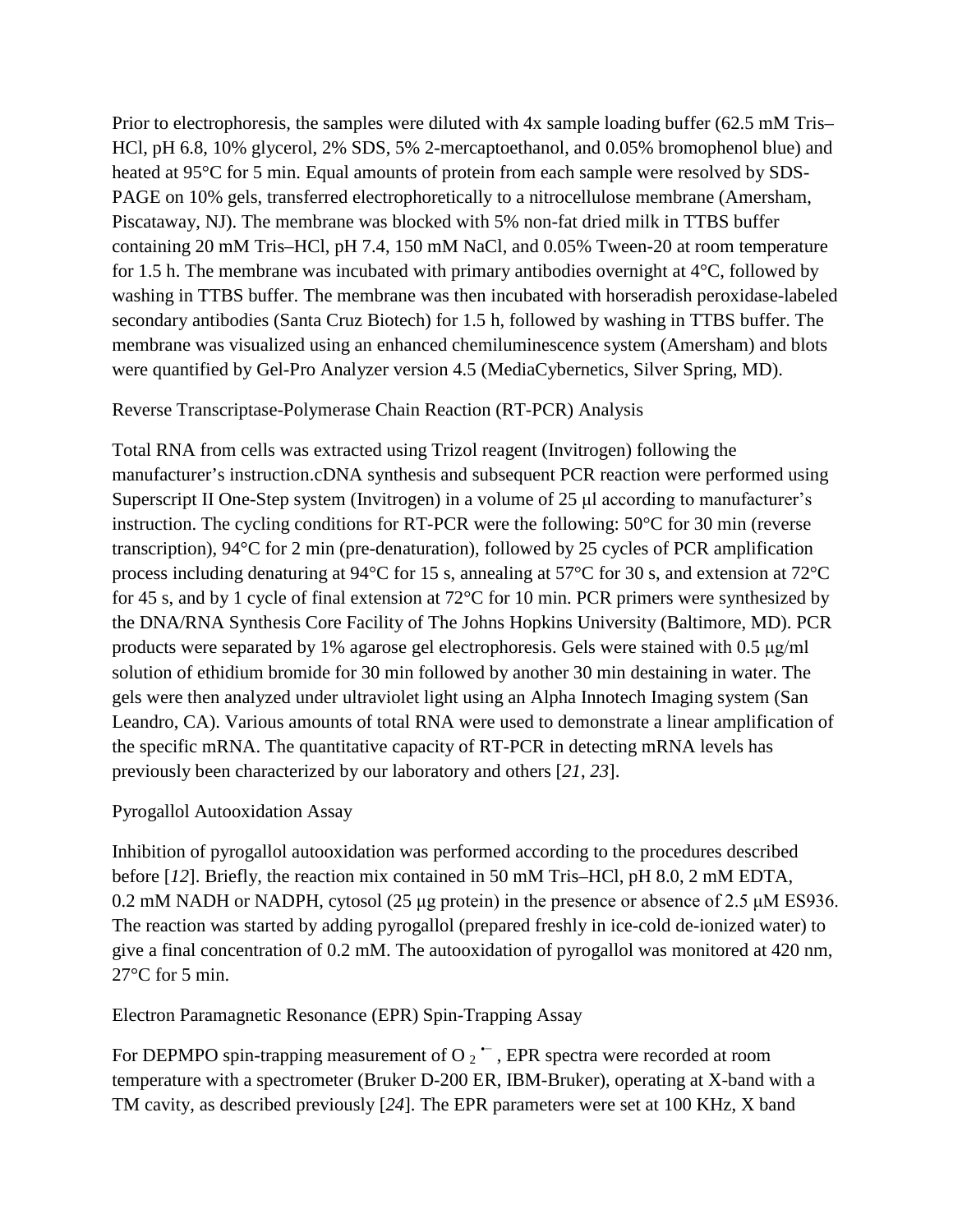microwave frequency, 9.5 GHz; microwave power, 20 mW (milliwatts); modulation amplitude, 1 G (gauss); time constant, 160 s; scan time, 50 s; and receiver gain,  $5 \times 10^5$ . The reaction mix contained in PBS, pH 7.4, 0.1 mM DTPA, 0.2 mM NADH, cytosol (25 μg protein), and 10 mM DEPMPO in the presence or absence of 2.5 μM ES936. The reaction was started by addition of potassium superoxide  $(KO<sub>2</sub>)$  (prepared freshly in anhydrous dimethyl sulfoxide), and the reaction mixture was then immediately transferred to a capillary tube for EPR measurement at room temperature. Spectral simulations were performed on the EPR data by matching directly to the spectra as described previously [*24*].

## Statistical Analyses

All data are expressed as means  $\pm$  SEM from at least three separate experiments. Differences between mean values of multiple groups were analyzed by one-way analysis of variance (ANOVA) followed by Student–Newman–Keuls test. Differences between two groups were analyzed by Student *t*-test. Statistical significance was considered at *P* < 0.05.

### Results

## Constitutive Expression of NQO1 in Various Types of Cells

NQO1 is a ubiquitously distributed cellular protein in mammals [*1*]. Both the basal expression and/or the chemical inducibility of NQO1 in various cells have been investigated by our laboratories over the last several years. Figure 1 shows the constitutive levels of NQO1 in nine different types of cells used in our laboratories. Notably, the basal levels of NQO1 in rat aortic smooth muscle A10 and cardiac H9c2 cells, as well as in normal human aortic smooth muscle and endothelial cells were much higher than those in other types of cells, including mouse bone marrow stromal cells, mouse peritoneal macrophages, rat insulin-secreting RINm5F, human SH-Sy5y cells, and human Caco-2 cells. Based on the assay of dicumarol-inhibitable DCIP reduction, levels of NQO1 in the five types of non-cardiovascular cells ranged from barely detectable to ∼50 nmol DCIP/min/mg protein, whereas its levels in the four types of cardiovascular cells ranged from ~500 to ~1000 nmol DCIP/min/mg protein (Fig. [1\)](http://link.springer.com/article/10.1007/s12012-007-9001-z/fulltext.html#Fig1). Such high constitutive levels of cellular NQO1 have not been reported for other types of cells in literature.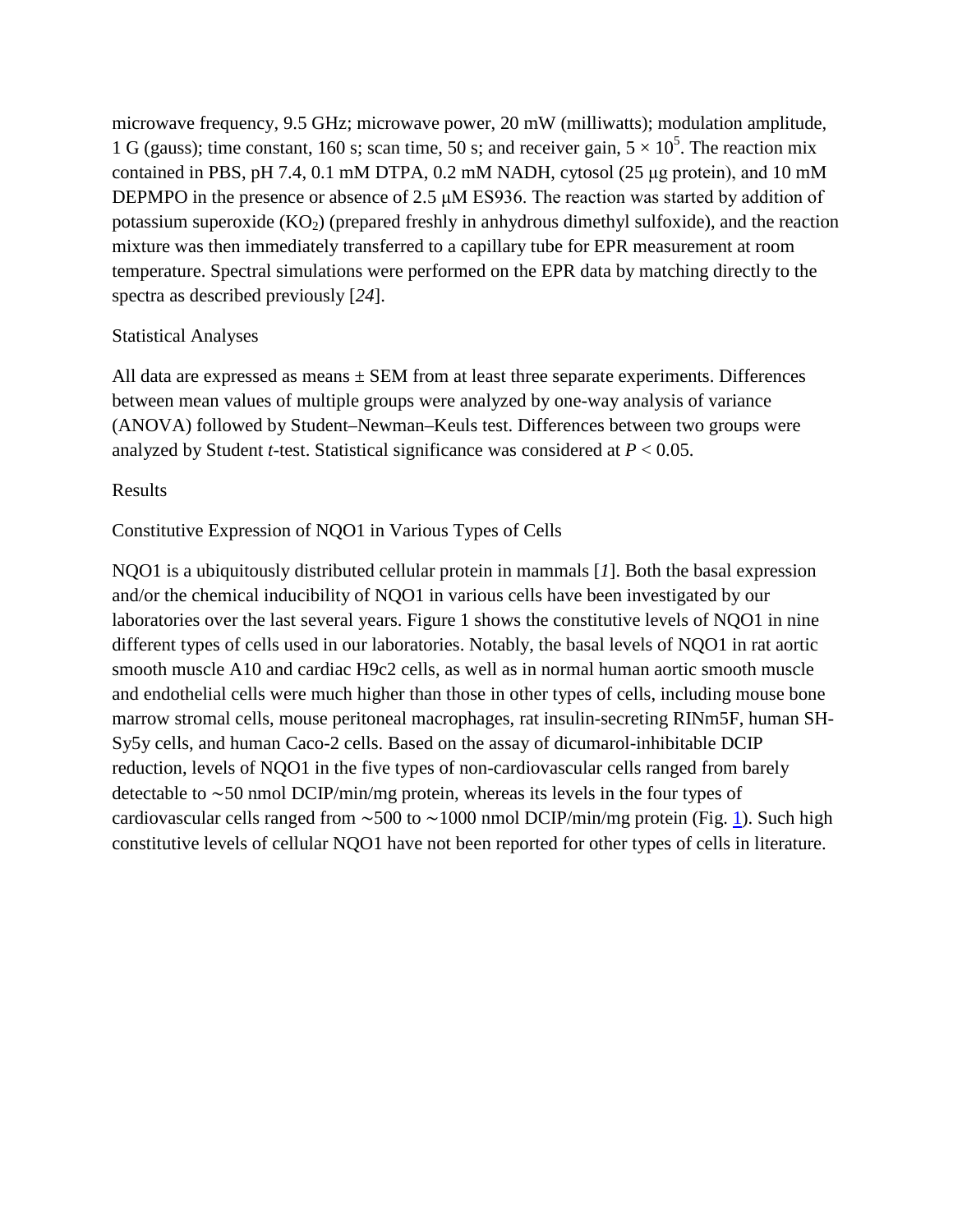

**Fig. 1** Constitutive levels of NQO1 in various types of cells. Cells were cultured and cellular NQO1 activity was measured as described in the Materials and Methods section. Values represent mean  $\pm$  SEM ( $n = 3-6$ )

Induction of Endogenous NQO1 by D3T in Cardiovascular Cells

NQO1 is known for its inducibility under various conditions, including exposure to quinone compounds, oxidative stress, and chemoprotectants [*4*–*6*]. As shown in Fig. 2, the highly expressed endogenous NQO1in the four types of cardiovascular cells examined was also highly inducible by D3T. Induction of NQO1 by D3T exhibited a concentration- and time-dependent manner. Incubation of rat cardiac H9c2 or human aortic smooth muscle cells (HASMCs) with various concentrations of D3T for 48 h also led to significant induction of NQO1 protein expression, as detected by immunoblot analysis (Fig. 3). In line with the increases of NQO1 activity shown in Fig. 2, induction of NQO1 protein expression by D3T in H9c2 cells and HASMCs also showed a concentration-dependent manner. The similar extent of induction of NQO1 activity (Fig. 2) and protein expression (Fig. 3) by D3T in H9c2 and HASMCs suggested that induction of NQO1 activity by D3T shown in Fig. 2 was due to its increased protein expression. Figure 4 shows time-dependent increases in the levels of NQO1 mRNA following incubation of H9c2 and HASMCs with D3T. As shown, a significant increase in the levels of NQO1 mRNA was observed 1 h after D3T treatment in both types of cells. In H9c2 cells, mRNA levels peaked at 12 and 24 h after D3T treatment, and declined at 48 h though the mRNA level at 48 h was still significantly higher than that at 0 h of D3T treatment (Fig. 4A). Notably, mRNA levels for NQO1 in HASMCs continued to increase from 1 to 48 h following D3T treatment (Fig. 4B), suggesting sustained induction of NQO1 gene expression by D3T in HASMCs. Recently, Nrf2 signaling has been shown to be critically involved in the transcriptional activation of NQO1 gene by D3T in various types of cells, including mouse cardiac fibroblasts and bone marrow stromal cells [*20*, *25*]. It is likely that Nrf2 signaling may also be involved in the upregulation of NQO1 by D3T in rat cardiac H9c2 cells as well as HASMCs.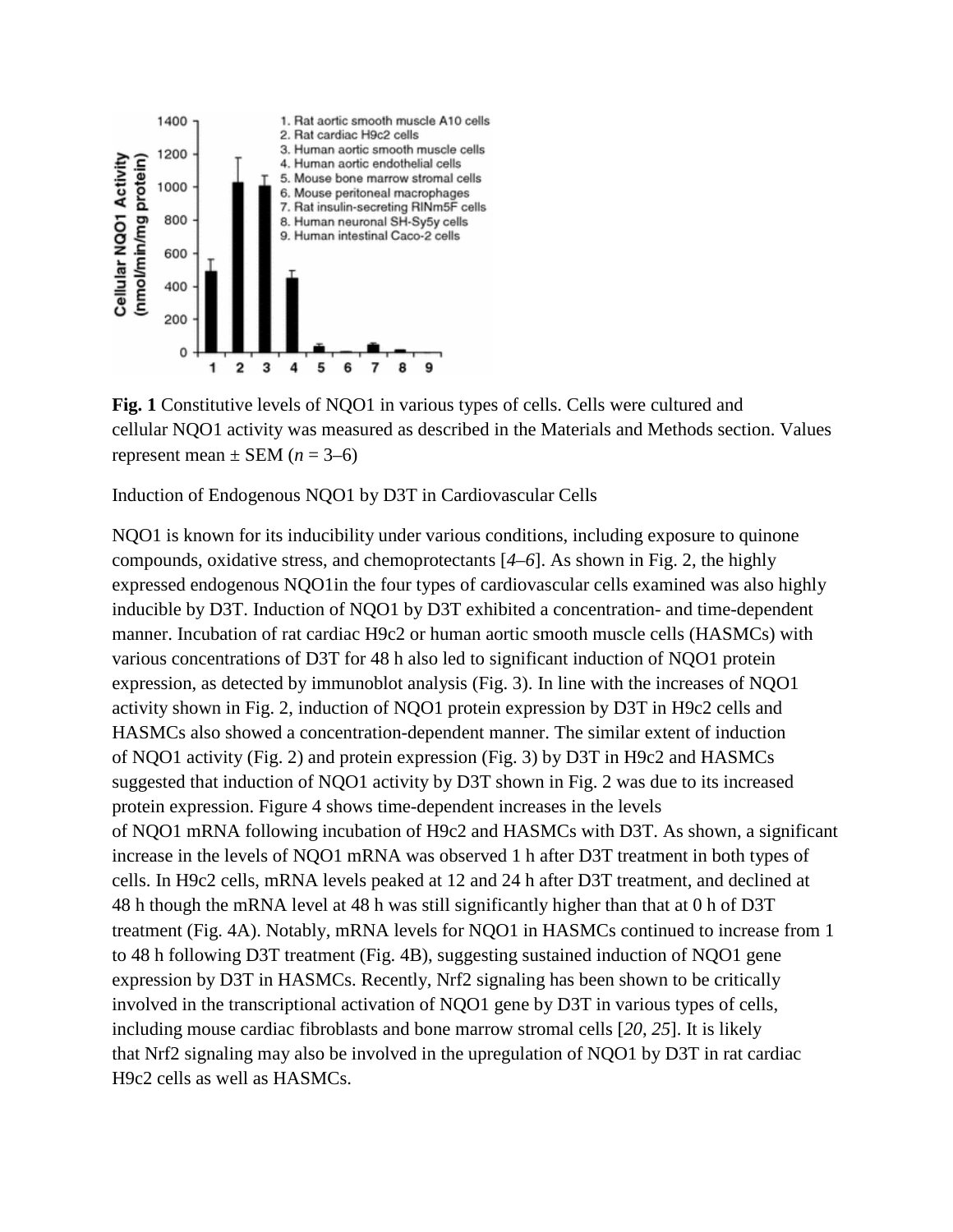

**Fig. 2** Induction of NQO1 by D3T in cardiovascular cells. (Panel **A**), rat aortic smooth muscle A10 cells; (panel **B**), rat cardiac H9c2 cells; (panel **C**), human aortic endothelial cells; (panel **D**), human aortic smooth muscle cells. Cells were incubated with the indicated concentrations of D3T for 24 and 48 h, followed by measurement of cellular NQO1, as described in the Materials and Methods section. Values represent mean  $\pm$  SEM ( $n = 3-6$ ). \*, significantly different from control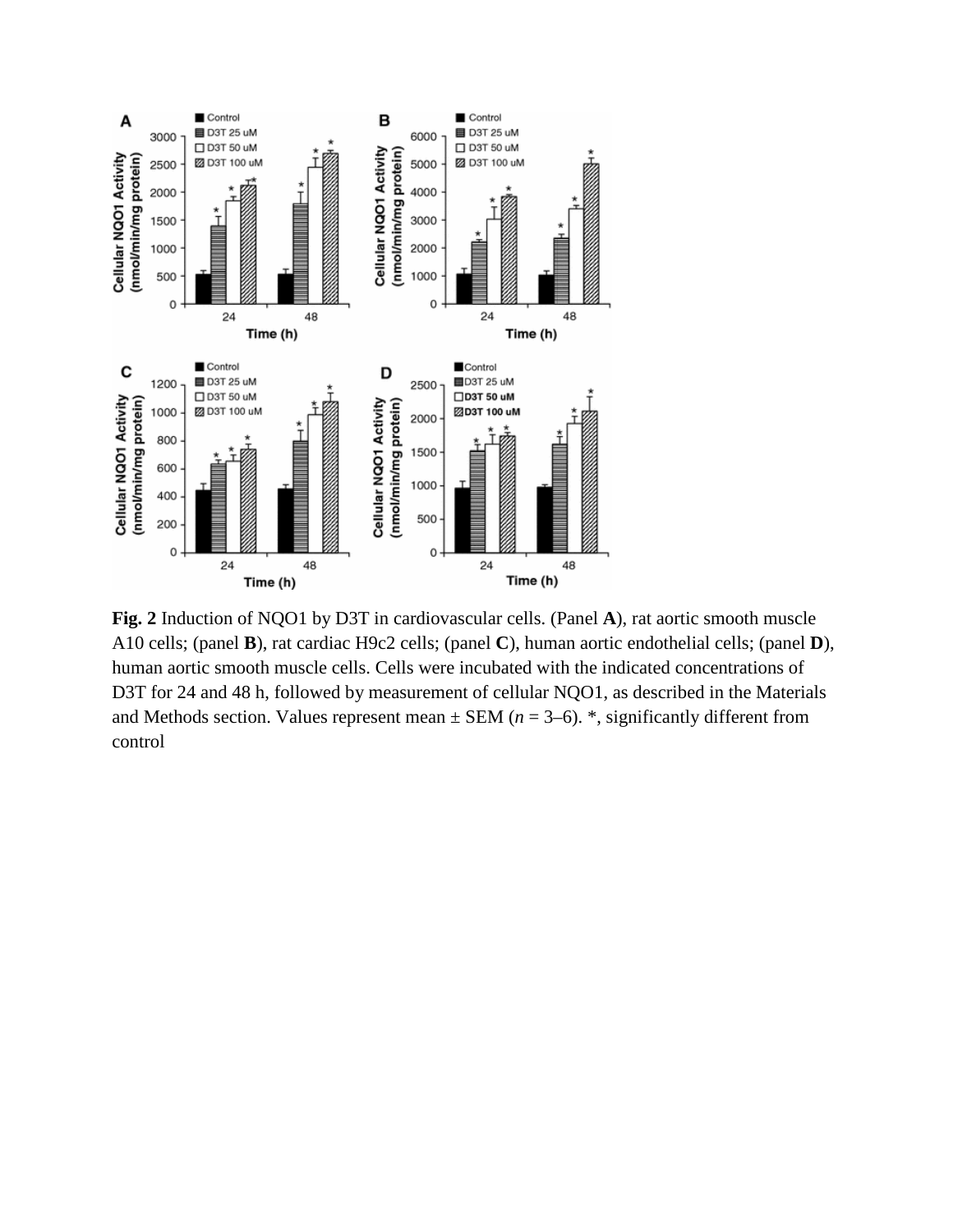

**Fig. 3** Induction of NQO1 protein expression by D3T in rat cardiac H9c2 cells (panel **A**) and human aortic smooth muscle cells (panel **B**). Cells were incubated with the indicated concentrations of D3T for 48 h, followed by immunoblot detection of cellular NQO1 protein expression, as described in the Materials and Methods section. Values represent mean ± SEM (*n* = 3–4). \*, significantly different from control. β-Action serves as a sample loading control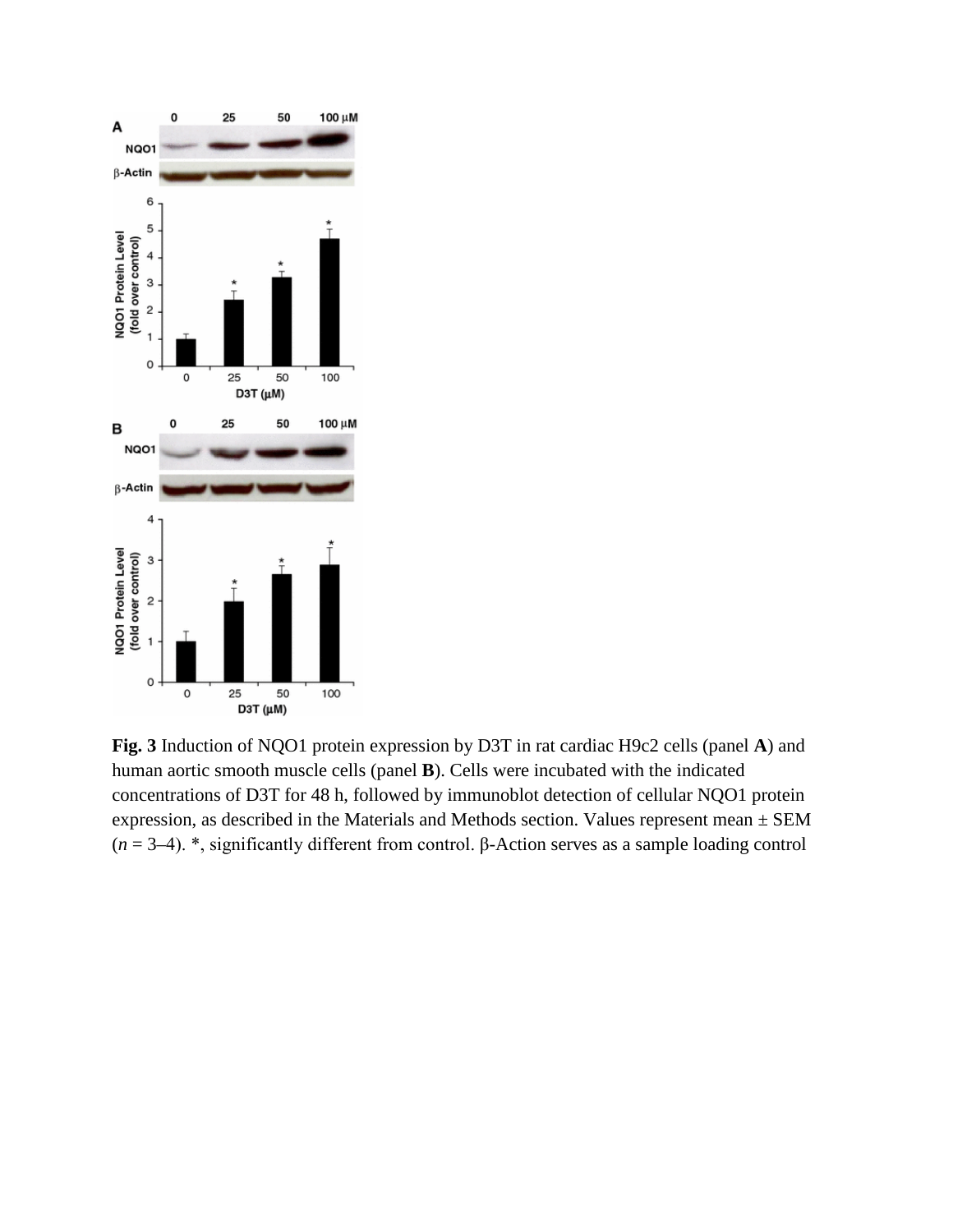

**Fig. 4** Induction of NQO1 mRNA expression by D3T in rat cardiac H9c2 cells (panel **A**) and human aortic smooth muscle cells (panel **B**). Cells were incubated with 100 μM D3T for the indicated time points, followed by RT-PCR detection of the levels of NQO1 mRNA, as described in the Materials and Methods section. Values represent mean  $\pm$  SEM ( $n = 3$ ). \*, significantly different from 0 h. β-Action serves as a sample loading control

In contrast to the high basal expression as well as D3T-inducibility of NOQ1, the constitutive levels of SOD were relatively low in H9c2 and HASMCs (Table 1). In addition, SOD in neither type of the cells was inducible by D3T under the present experimental conditions (Table 1).

**Table 1** Basal levels of SOD and NQO1, and their differential inducibility by D3T in rat cardiac H9c2 and human aortic smooth muscle cells (HASMCs). Cells were incubated with 100 μM D3T for 48 h, followed by measurement of the activity of SOD and NQO1, as described in the Materials and Methods section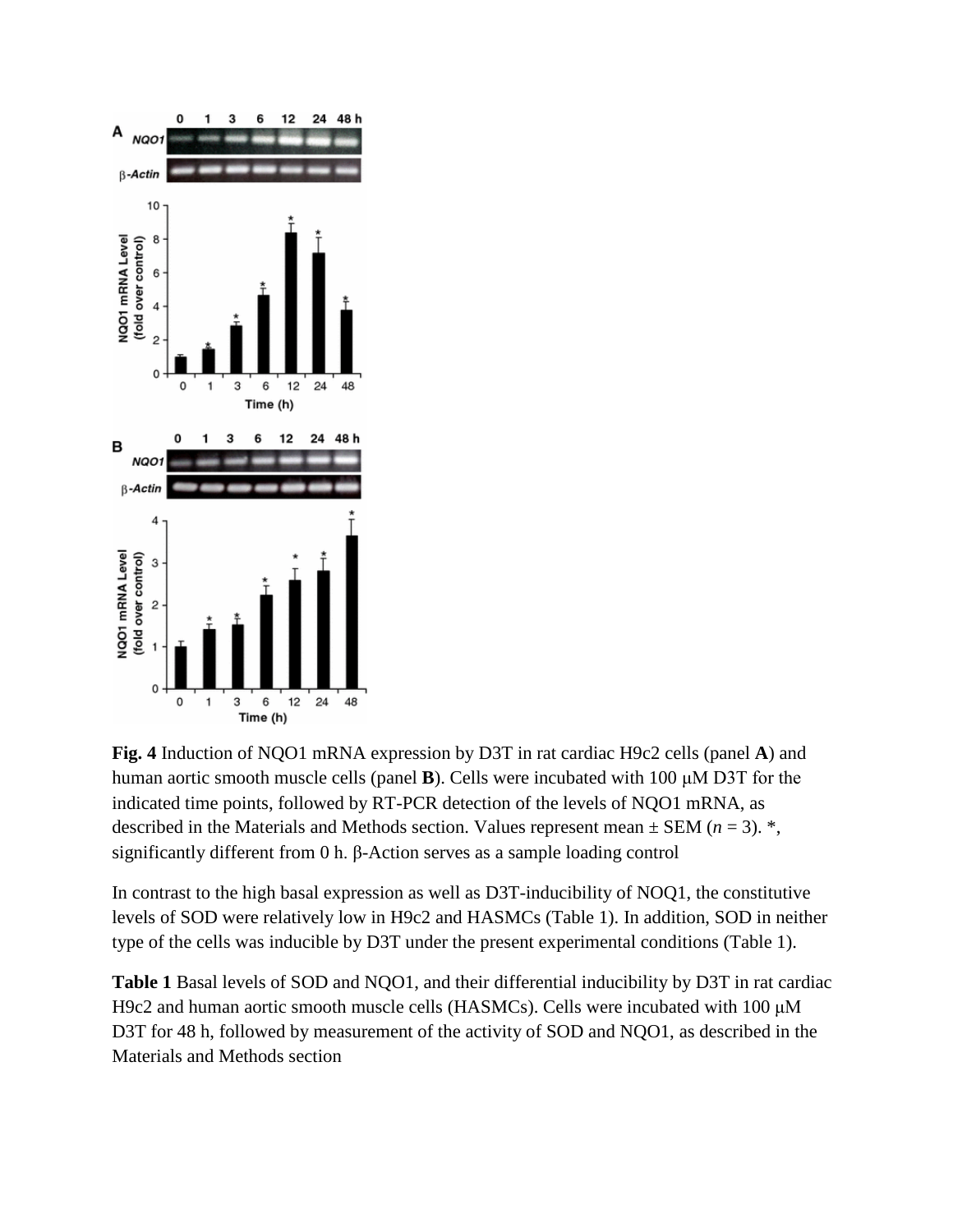| <b>Cell type</b>                 | SOD (units/mg protein) | $\vert$ NQO1(nmol/min/mg protein) |
|----------------------------------|------------------------|-----------------------------------|
| H <sub>9</sub> c2 cells          | $10.4 \pm 1.4$         | $1030 \pm 150$                    |
| <b>HASMCs</b>                    | $4.5 \pm 0.5$          | $978 \pm 38$                      |
| H9c2 cells + D3T   $9.6 \pm 1.4$ |                        | $5007 \pm 211$                    |
| $HASMCs + D3T$                   | $4.3 \pm 0.4$          | $2112 \pm 214$                    |

Values represent mean  $\pm$  SEM ( $n = 3-4$ )

Inhibition of Pyrogallol Autooxidation by Endogenous NQO1 from Cardiovascular Cells

Since rat cardiac H9c2 cells and HASMCs showed the highest levels of NQO1, we selected these two types of cells to further determine if the endogenously expressed NQO1 could scavenge O  $2$   $\sim$  . To this end, pyrogallol autooxidation assay was used to determine the O  $2$   $\sim$  scavenging capacity of NQO1 from H9c2 cells and HASMCs. As shown in Fig. 5, in the absence of NADH or NADPH, cytosol from control H9c2 cells inhibited pyrogallol autooxidation apparently due to the presence of SOD in the cytosol. Addition of NADH or NADPH led to further inhibition of pyrogallol autooxidation by the cytosol. This increased inhibition of pyrogallol autooxidation was completely abolished by the NQO1 specific inhibitor, ES936 [*26*]. In the absence of NADH or NADPH, cytosol from D3T-treated H9c2 cells inhibited pyrogallol autooxidation to the same extent as that observed with cytosol from control H9c2 cells (Fig. 5). Notably, in the presence of NADH or NADPH cytosol from D3T-treated H9c2 cells showed increased ability of inhibiting pyrogallol autooxidation as compared to cytosol from control H9c2 cells. Similarly, this increased inhibition of pyrogallol autooxidation was completely reversed by ES936 (Fig. 5). As shown, NADH or NADPH alone did not significantly affect the autooxidation of pyrogallol. It was also observed that the presence of ES936 (2.5 μM) alone did not affect the autooxidation of pyrogallol (data not shown). It is worthy of mentioning that ES936 at concentrations inhibiting more than 95% of cellular NQO1 activity does not affect cell viability, alter cellular levels of acid-soluble thiols, or inhibit other cellular reductases [*26*].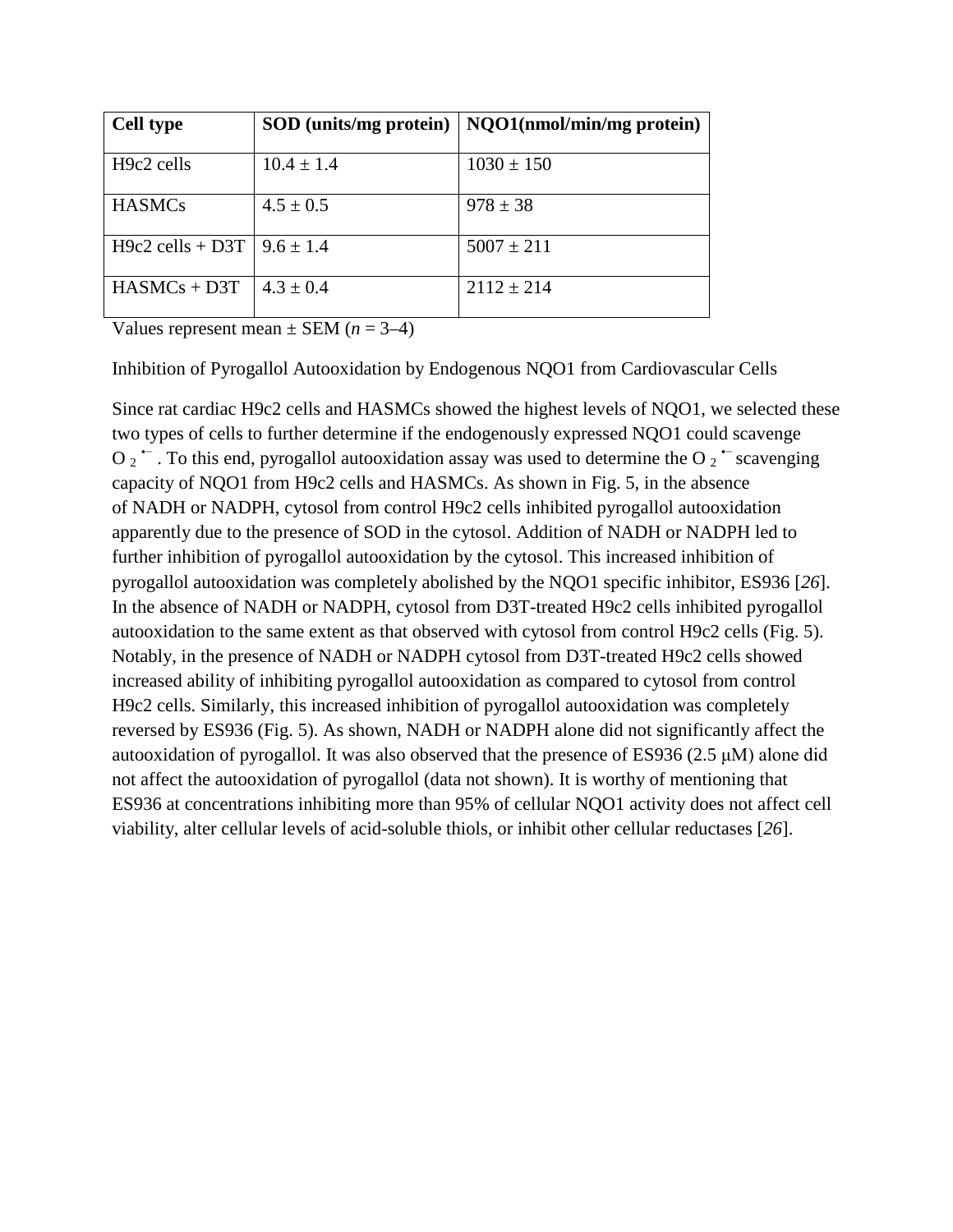

**Fig. 5** Inhibition of pyrogallol autooxidation by cytosols from H9c2 cells. Pyrogallol autooxidation was determined after addition of cytosols, and NADPH (panel **A**), or NADH (panel **B**) in the presence or absence of ES936, as described in the Materials and Methods section. "Con cytosol" refers to the cytosol isolated from control H9c2 cells; "D3T cytosol" refers to the cytosol isolated from H9c2 cells after treatment with 100 μM D3T for 48 h. Values represent mean  $\pm$  SEM ( $n = 3-5$ ). In both panels A and B,  $*$ , significantly different from "Con cytosol"; In panel A, #, significantly different from "Con cytosol + NADPH"; In panel B, #, significantly different from "Con cytosol + NADH"

Consistent with what observed with H9c2 cytosol, cytosol from HASMCs inhibited autooxidation of pyrogallol in an NADH-dependent manner. This NADH-dependent inhibition of pyrogallol autooxidation by cytosol from HASMCs was also completely abolished by ES936. Similarly, cytosol from D3T-treated HASMCs exhibited increased ability of NADH-dependent inhibition of pyrogallol autooxidation, as compared to cotosol from control HASMCs (Fig. 6). In contrast to what we observed using cytosols from HASMCs as well as H9c2 cells, cytosols from cells expressing low levels of NQO1 (∼40–50 nmol DCIP/min/mg protein), including mouse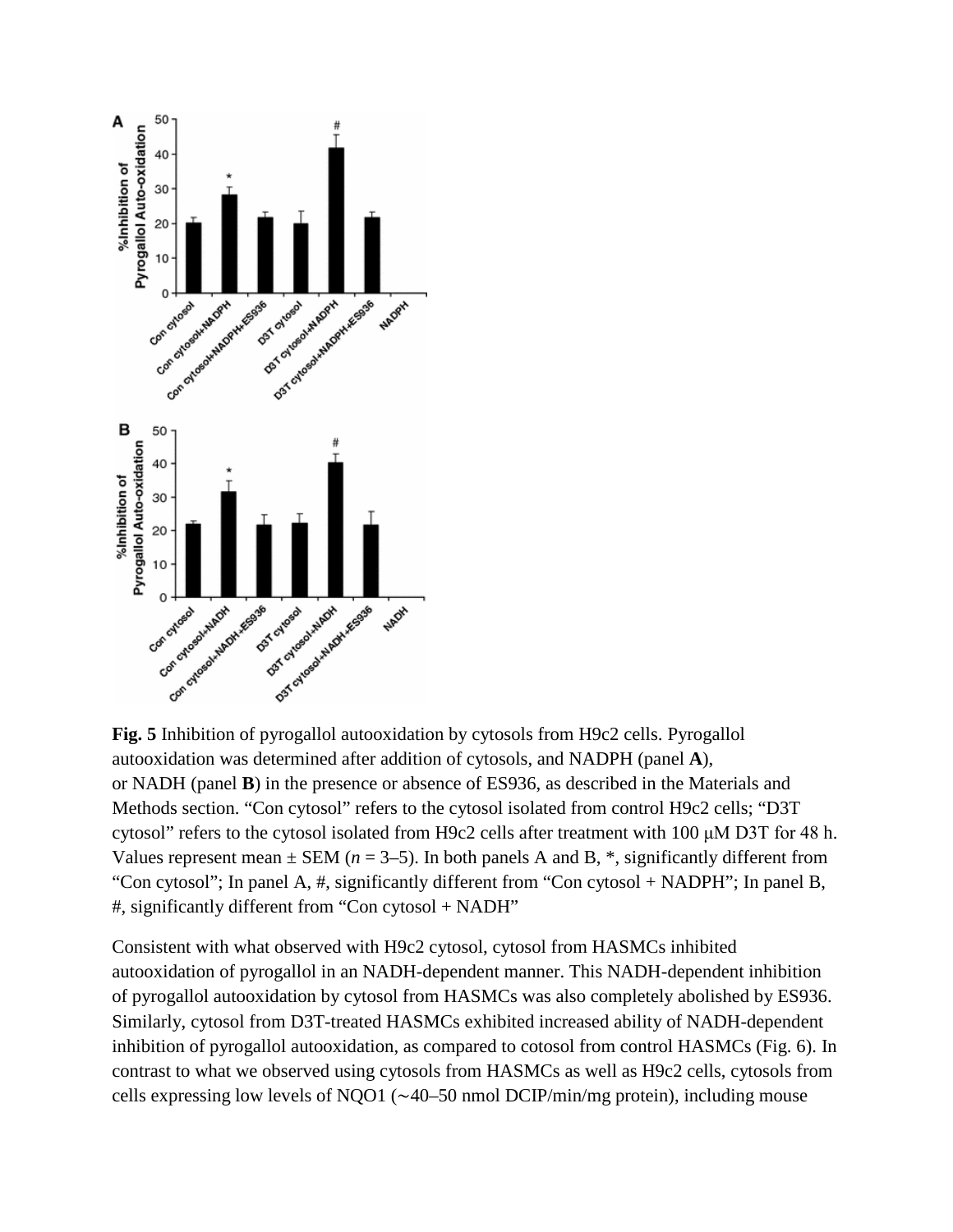bone marrow stromal cells and rat RINm5F cells (Fig. 1), did not exert any significant NAD(P)H-dependent inhibition of pyrogallol autooxidation (data not shown). The levels of SOD in these cells were similar to those in HASMCs [*20*, unpublished observations].



**Fig. 6** Inhibition of pyrogallol autooxidation by cytosols from human aortic smooth muscle cells (HASMCs). Pyrogallol autooxidation was determined after addition of cytosols and NADH in the presence or absence of ES936, as described in the Materials and Methods section. "Con cytosol" refers to the cytosol isolated from control HASMCs; "D3T cytosol" refers to the cytosol isolated from HASMCs after treatment with 100 μM D3T for 48 h. Values represent mean  $\pm$  SEM ( $n = 3-5$ ). \*, significantly different from "Con cytosol"; #, significantly different from "Con cytosol + NADH"

DEPMPO Spin-Trapping Detection of O  $_2$   $\sim$  Scavenging Ability of Endogenous NQO1 from HASMCs

DEPMPO-spin trapping technique was used to further determine the O  $2^{\degree}$  scavenging ability of the endogenous NQO1 from HASMCs. As shown in Fig. 7A, reaction of DEPMPO with  $KO<sub>2</sub>$  resulted in the formation of a single DEPMPO-superoxide (DEPMPO-OOH) spin-adduct, indicating the generation of O  $_2$   $\overline{\phantom{a}}$  in the system. In the absence of NADH, addition of cytosol from control HASMCs caused a significant decrease in the levels of O  $_2$   $\bar{\phantom{2}}$  generated from KO<sub>2</sub>. The combination of NADH and cytosol caused a further decrease in the levels of O  $_2$ <sup>-</sup>, which was completely reversed by ES936. In the absence of NADH, cytosol from D3T-treated HASMCs caused a decrease in the level of O  $_2$   $\bar{\phantom{0}}$ , similar to that seen with cytosol from control HASMCs (Fig. 7). Notably, combination of NADH and cytosol from D3T-treated HASMCs led to much larger decrease in the levels of O  $_2$   $\sim$ , as compared to the combination of NADH and cytosol from control HASMCs (Fig. 7). The NADH-dependent O  $2 \degree$  scavenging capacity of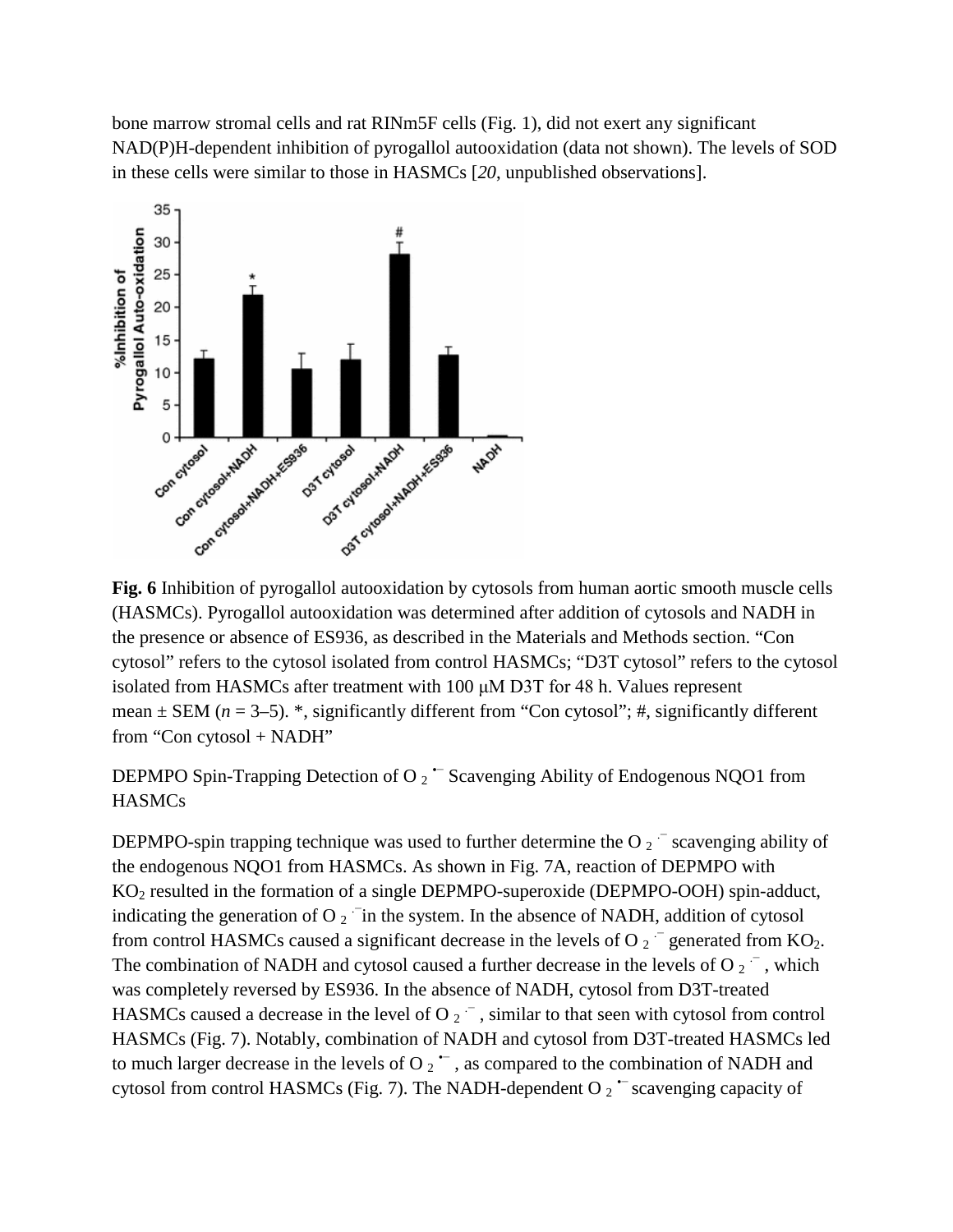cytosol from D3T-treated HASMCs was completely reversed by ES936 (Fig. 7). Neither NADH nor ES936 significantly affected the formation of DEPMPO-OOH adduct (Fig. 7; data not shown).



**Fig. 7** Inhibition of DEPMPO-OOH adduct formation by cytosols from human aortic smooth muscle cells (HASMCs). Formation of DEPMPO-OOH adduct was detected by EPR after incubation of DEPMPO/KO<sub>2</sub>with cytosols and NADH in the presence or absence of ES936, as described in the Materials and Methods section. "Control cytosol" refers to the cytosol isolated from control HASMCs; "D3T cytosol" refers to the cytosol isolated from HASMCs after treatment with 100 μM D3T for 48 h. Panel (**A**) shows representative EPR spectra; Values in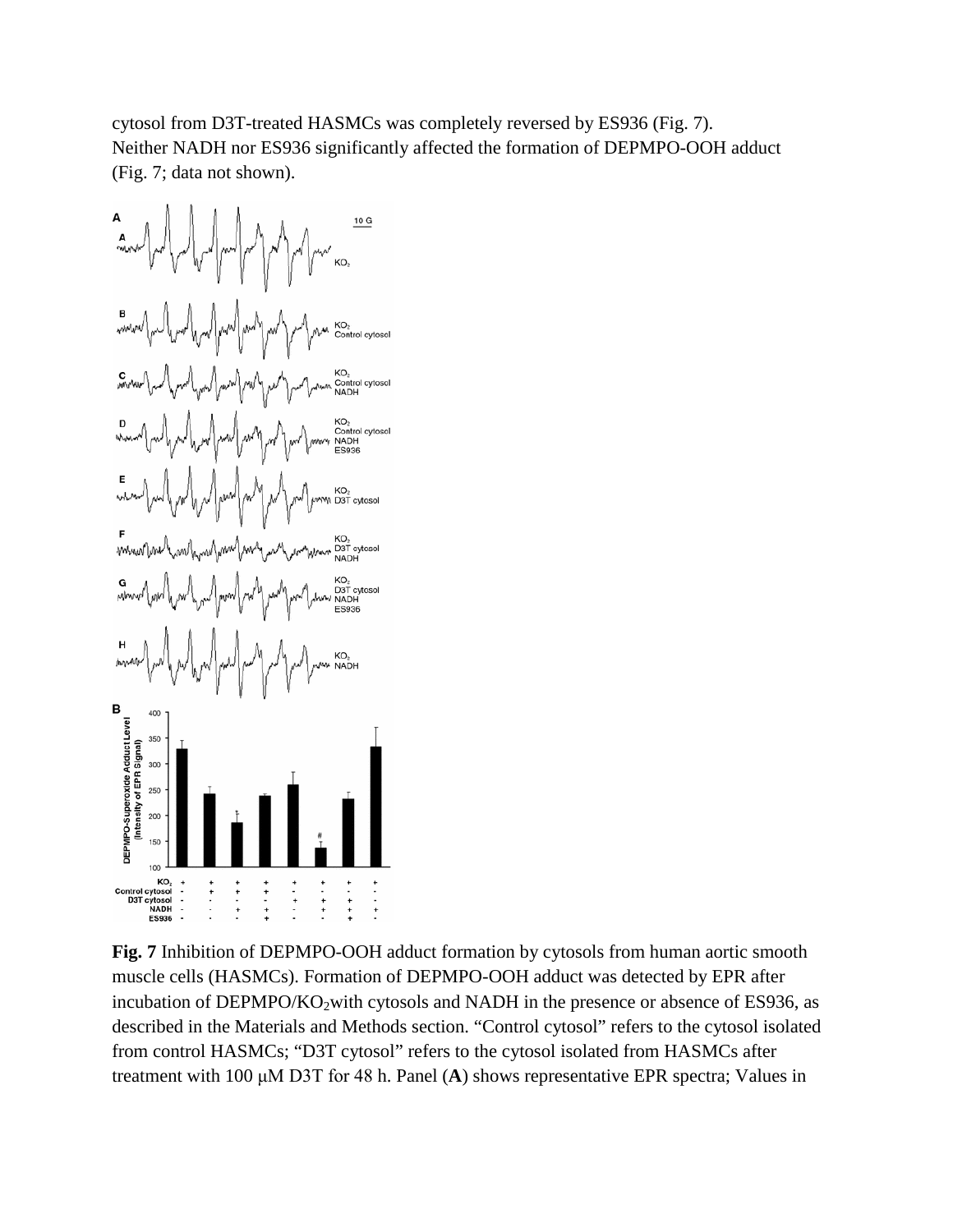panel (**B**) represent mean  $\pm$  SEM ( $n = 4-7$ ). \*, significantly different from "KO<sub>2</sub> + Control cytosol"; #, significantly different from " $KO<sub>2</sub> + Control$  cytosol + NADH"

### **Discussion**

The much lower reaction rate constant between NQO1 and O  $_2$   $\sim$  as compared to that between SOD and O  $_2$ <sup> $-$ </sup> [12] implies that in order for NQO1 to scavenge O  $_2$   $-$  in a cellular environment with SOD, it needs to be present at high levels. Indeed, as described in the Results section, cytosols from cells expressing low levels of NQO1 (∼40–50 nmol DCIP/min/mg protein) did not exhibit any significant NQO1-dependent ability of scavenging O  $2^{\bullet}$ . The present study demonstrated that cardiovascular cells, including rat aortic smooth muscle A10, cardiac H9c2 cells, as well as normal human aortic smooth muscle and endothelial cells expressed constitutively high levels of NQO1 (∼500–1000 nmol DCPI/min/mg protein). The high basal levels of NQO1 in normal human aortic smooth muscle and endothelial cells observed in the present study are in line with a previous report by Siegel et al. showing that human aortic tissue expresses high levels of NQO1 protein [*14*]. While the significance for the presence of high levels of NQO1 in cardiovascular tissue/cells remains to be fully understood, one possibility could be that the highly expressed endogenous NQO1 in cardiovascular tissue/cells could act as a potential defense mechanism for O  $_2$   $\sim$  . In this context, levels of SOD is relatively low in cardiovascular tissue/cells [*6*, *27*, Table 1]. The results of the present study further demonstrated that the endogenously expressed NQO1 from cardiovascular cells could scavenge O  $_2$   $\bar{\ }$  generated from two different sources, i.e., pyrogallol autooxidation and  $KO<sub>2</sub>$ .

In an alkaline environment, pyrogallol autooxidizes and generates  $O_2^{\bullet-}$ , which in turn propagates the autooxidation process [28, 29]. Scavengers of O  $_2$   $\sim$  are able to inhibit the autooxidation of pyrogallol, and as such pyrogallol autooxidation assay is widely used to detect SOD activity or the capacity of other O  $_2$   $\sim$  scavenging compounds [28, 29]. In the absence of exogenously added NADH or NADPH, inhibition of pyrogallol autooxidation by cytosols as shown in Figs. 5 and 6 was apparently due to the presence of SOD in the cytosols. Since SOD was not induced by D3T, cytosols from control cells versus D3T-treated cells showed the same capacity of inhibiting pyrogallol autooxidation in the absence of NADH or NADPH (Figs. 5 and 6). The NADH- or NADPH-dependent inhibition of pyrogallol autooxidation by cytosols was completely reversed by the NQO1 specific inhibitor, ES936, suggesting that the endogenously expressed NQO1 could scavenge O  $_2$   $\sim$  . This notion was further strengthened by the observation that in the presence of NADH or NADPH cytosol from D3T-treated cells showed increased capacity of inhibiting pyrogallol autooxidation as compared to cytosol from control cells (Figs. 5 and 6). As shown in Table 1, D3T treatment led to induction of NQO1 but not SOD in H9c2 and HASMCs. Notably, the increased inhibition of pyrogallol autooxidation by cytosol from D3T-treated cells was not proportionally related to the induction of cellular NQO1 by D3T (Figs. 5 and 6, Table 1). For example, D3T treatment led to a ∼5-fold induction of NQO1 in H9c2 cells, but the NADH/NADPH-dependent %inhibition of pyrogallol autooxidation by the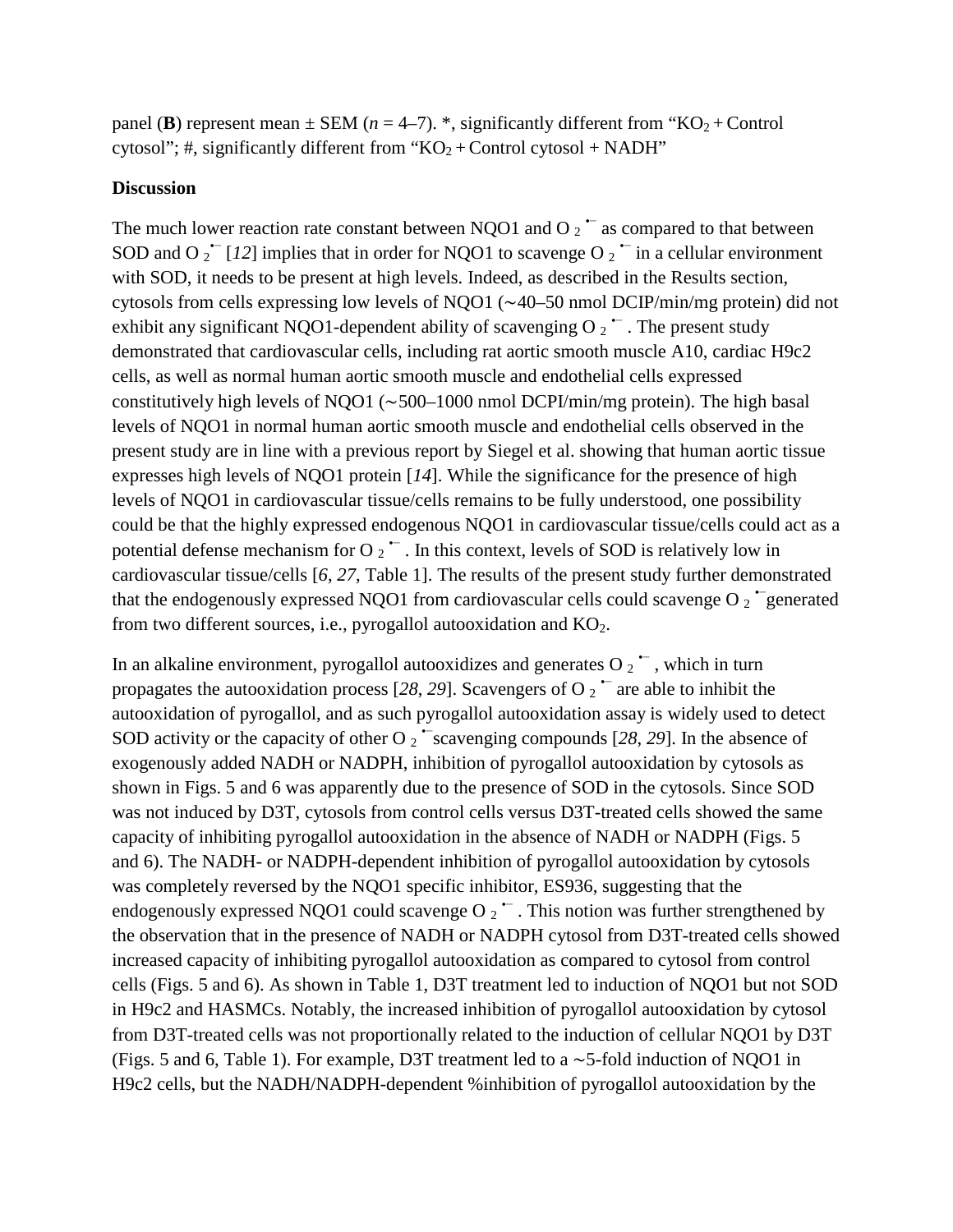cytosol was only augmented by ∼2–2.5-fold. Similarly, the 2-fold induction of NQO1 by D3T in HASMCs led to a less than 2-fold increase in the %inhibition of pyrogallol autooxidation (Fig. 6). While the exact reason for the above discrepancy remains unknown, one possibility was that D3T might induce some cellular enzymes, which could potentially interfere with pyrogallol autooxidation.

To further demonstrate the ability of endogenous NQO1 from cardiovascular cells to scavenge O  $_2$   $\sim$ , KO<sub>2</sub>was used as another source of O  $_2$   $\sim$ , and the levels of O  $_2$   $\sim$  were detected by DEPMPO spin-trapping. EPR spin-trapping in conjunction with  $KO<sub>2</sub>$  provides more definitive evidence for the ability of O<sub>2</sub>  $\sim$  scavengers. Using this technique, Siegel et al. [12] have demonstrated that purified NQO1 scavenges O  $_2$   $\tilde{ }$  in an NADH-dependent manner. They have further shown that the ability of purified NQO1 plus NADH to scavenge O  $2^{\text{-}}$  is completely diminished in the presence of ES936 [*12*]. As shown in Fig. 7, in the absence of NADH, cytosol from HASMCs decreased the formation of DEPMPO-OOH adduct, indicating the ability of scavenging O  $_2$   $\sim$  . This observation is in line with the results obtained with the pyrogallol autooxidation assay (Figs. 5 and 6). Addition of NADH to cytosol from control HASMCs further decreased the formation of DEPMPO-OOH adduct, and this NADH-dependent effect was completely reversed by ES936, suggesting that the endogenous NQO1 from HASMCs was able to significantly scavenge O  $_2$   $\overline{\phantom{a}}$ . Notably, the decrease in the formation of DEPMPO-OOH adduct by NQO1 was similar to that caused by SOD (i.e., cytosol in the absence of NADH). This observation suggested that in HASMCs NQO1 and SOD might play an equally important part in scavenging O  $_2$   $\sim$  . Although the reaction rate constant between NQO1 and O  $_2$   $\sim$  is much lower than that between SOD and O  $_2$   $\sim$ , the extremely high levels of NQO1 plus the relative deficiency of SOD in HASMCs (Table 1) would make it possible for NQO1 to play an important part in scavenging O  $_2$   $\sim$  . As shown, cytosol from D3T-treated HASMCs decreased the formation of DEPMPO-OOH adduct to the same extent as that seen with control HASMCderived cytosol (Fig. 7). This observation is consistent with the results in Table 1, showing that D3T treatment did not affect the levels of SOD in HASMCs. In contrast, in the presence of NADH cytosol from D3T-treated HASMCs caused a further remarkable decrease in the formation of DEPMPO-OOH adduct, and this effect was completely reversed by ES936 (Fig. 7). This result suggested that induction of NQO1 by D3T in HASMCs could lead to an enhanced ability of scavenging O  $_2$   $\sim$ . Notably, the enhanced O  $_2$   $\sim$  scavenging ability by NQO1 (Fig. 7) was proportionally related to the extent of induction of this enzyme by D3T in HASMCs (Table 1), further supporting the notion that the highly expressed and inducible NQO1 in HASMCs could act as an important O  $_2$   $\sim$  scavenger.

In summary, the results of the present study demonstrate that NQO1 is highly expressed and inducible in cardiovascular cells where SOD expression is relatively low, and that the endogenously expressed NQO1from cardiovascular cells appears to act as an important scavenger for O  $_2$   $\sim$  . These results are also in line with the early study by Siegel et al., showing that purified recombinant human NQO1 as well as cytosols from NQO1-transfected cells posses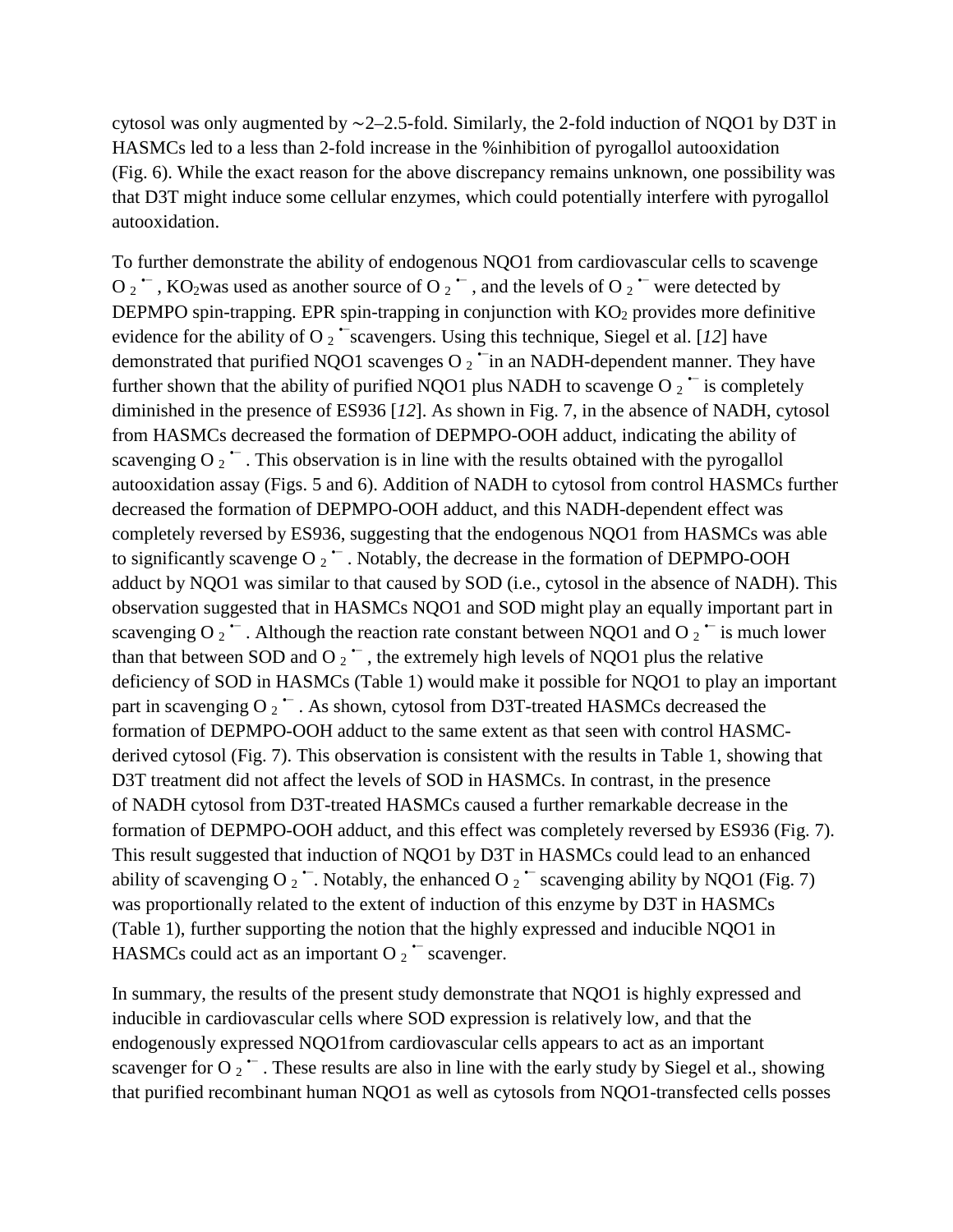NAD(P)H-dependent O  $_2$   $\sim$  scavenging activity [12]. These results also suggest that the endogenously expressed NQO1 in cardiovascular cells, including normal human vascular smooth muscle and endothelial cells may be an important defense mechanism for O  $\sigma$ <sup> $\sim$ </sup>. The significance for cardiovascular cellular NQO1 to act as a potentially important defense mechanism for O  $_2$   $\sim$  is further strengthened by the observation that induction of NQO1 by D3T augments its ability of scavenging O  $_2$   $\tilde{ }$  (Fig. [7\)](http://link.springer.com/article/10.1007/s12012-007-9001-z/fulltext.html#Fig7). In this context, as stated above, NQO1 is known for its high inducibility by chemoprotectants as well as under various stress conditions [*4*–*6*].

# **Acknowledgments**

This work was supported in part by NIH R01 HL71190 (YL). HZ and ZJ contributed equally.

# **References**

1. Ross, D. (2004). Quinone reductases multitasking in the metabolic world. *Drug Metabolism Reviews, 36*, 639–654.

2. Siegel, D., Bolton, E. M., Burr, J. A., Liebler, D. C., & Ross, D. (1997). The reduction of alpha-tocopherolquinone by human NAD(P)H:quinone oxidoreductase: The role of alphatocopherolhydroquinone as a cellular antioxidant. *Molecular Pharmacology, 52*, 300–305.

3. Beyer, R. E., Segura-Aguilar, J., di Bernardo, S., Cavazzoni, M., Fato, R., Fiorentini, D., Galli, M. C., Setti, M., Landi, L., & Lenaz, G. (1997). The two-electron quinone reductase DTdiaphorase generates and maintains the antioxidant (reduced) form of coenzyme Q in membranes. *Molecular Aspects of Medicine, 18*(Suppl), S15–S23.

4. Agrawal, A., Choudhary, D., Upreti, M., Rath, P. C., & Kale, R. K. (2001). Radiation induced oxidative stress: I. Studies in Ehrlich solid tumor in mice. *Molecular and Cellular Biochemistry, 223*, 71–80.

5. Nguyen, T., Sherratt, P. J., & Pickett, C. B. (2003). Regulatory mechanisms controlling gene expression mediated by the antioxidant response element. *Annual Review of Pharmacology and Toxicology, 43*, 233–260.

6. Jones, C. I., Zhu, H., Martin, S. F., Han, Z., Li, Y., & Alevriadou, B. R. (2007). Regulation of antioxidants and phase 2 enzymes by shear-induced reactive oxygen species in endothelial cells. *Annals of Biomedical Engineering, 35*, 683–693.

7. Asher, G., Lotem, J., Cohen, B., Sachs, L., & Shaul, Y. (2001). Regulation of p53 stability and p53-dependent apoptosis by NADH quinone oxidoreductase 1. *Proceedings of the National Academy of Sciences of the United States of America, 298*, 1188–1193.

8. Anwar, A., Dehn, D., Siegel, D., Kepa, J. K., Tang, L. J., Pietenpol, J. A., & Ross, D. (2003). Interaction of human NAD(P)H:quinone oxidoreductase 1 (NQO1) with the tumor suppressor protein p53 in cells and cell-free systems. *Journal of Biological Chemistry, 278*, 10368–10373.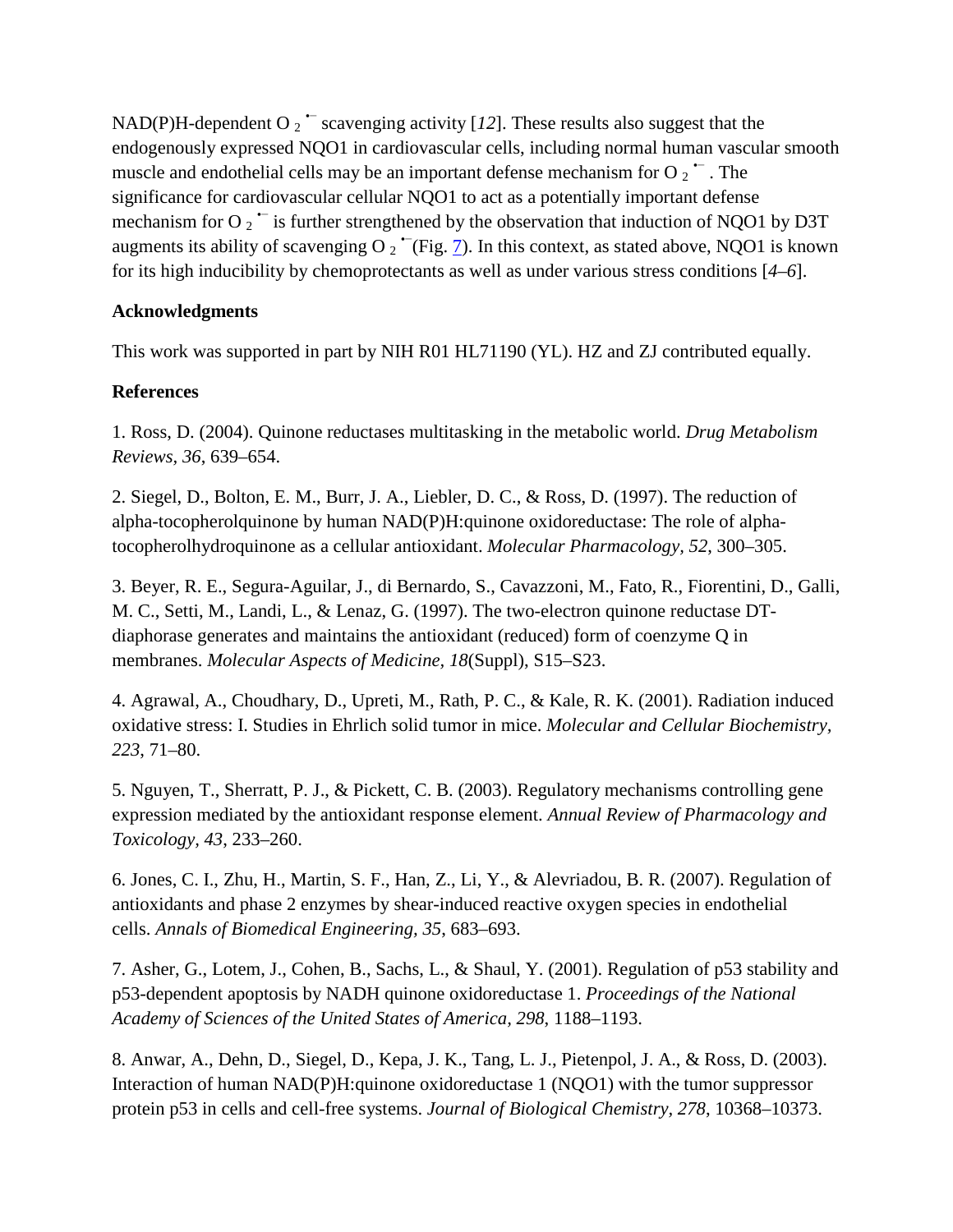9. Polyak, K., Xia, Y., Zweier, J. L., Kinzler, K. W., & Vogelstein, B. (1997). A model for p53 induced apoptosis. *Nature, 389*, 300–305.

10. Tan, M., Li, S., Swaroop, M., Guan, K., Oberley, L. W., & Sun, Y. (1999). Transcriptional activation of the human glutathione peroxidase promoter by p53. *Journal of Biological Chemistry, 274*, 12061–12120.

11. Bensaad, K., & Vousden, K. H. (2007). p53: New roles in metabolism. *Trends in Cell Biology, 17*, 286–291.

12. Siegel, D., Gustafson, D. L., Dehn, D. L., Han, J. Y., Boonchoong, P., Berliner, L. J., & Ross, D. (2004). NAD(P)H:quinone oxidoreductase 1: Role as a superoxide scavenger. *Molecular Pharmacology, 65*, 1238–1247.

13. Trush, M. A., Twerdok, L. E., Rembish, S. J., Zhu, H., & Li, Y. (1996). Analysis of target cell susceptibility as a basis for the development of a chemoprotective strategy against benzeneinduced hematotoxicities. *Environmental Health Perspectives, 104*(Suppl 6), 1227–1234.

14. Siegel, D., & Ross, D. (2000). Immunodetection of NAD(P)H:quinone oxidoreductase 1 (NQO1) in human tissues. *Free Radical Biology and Medicine, 29*, 246–253.

15. Cao, Z., & Li, Y. (2004). The chemical inducibility of mouse cardiac antioxidants and phase 2 enzymes in vivo. *Biochemical and Biophysical Research Communications, 317*, 1080–1088.

16. Cao, Z., & Li, Y. (2004). Potent induction of cellular antioxidants and phase 2 enzymes by resveratrol in cardiomyocytes: Protection against oxidative and electrophilic injury. *European Journal of Pharmacology, 489*, 39–48.

17. Beall, H. D., Winski, S., Swann, E., Hudnott, A. R., Cotterill, A. S., O'Sullivan, N., Green, S. J., Bien, R., Siegel, D., & Ross, D. (1998). Indolequinone antitumor agents: Correlation between quinone structure, rate of metabolism by recombinant human NAD(P)H:quinone oxidoreductase and in vitro cytotoxicity. *Journal of Medicinal Chemistry, 41*, 4755–4766.

18. Cao, Z., Hardej, D., Trombetta, L. D., Trush, M. A., & Li, Y. (2003). Induction of cellular glutathione and glutathione S-transferase by 3*H*-1,2-dithiole-3-thione in rat aortic smooth muscle A10 cells: Protection against acrolein-induced toxicity. *Atherosclerosis, 166*, 291–301.

19. Zhu, H., Cao, Z., Zhang, L., Trush, M. A., & Li, Y. (2007). Glutathione and glutathionelinked enzymes in normal human aortic smooth muscle cells: Chemical inducibility and protection against reactive oxygen and nitrogen species-induced injury. *Molecular and Cellular Biochemistry, 301*, 47–59.

20. Zhu, H., Zhang, L., Itoh, K., Yamamoto, M., Ross, D., Trush, M. A., Zweier, J. L., & Li, Y. (2006). Nrf2 controls bone marrow stromal cell susceptibility to oxidative and electrophilic stress. *Free Radical Biology and Medicine, 41*, 132–143.